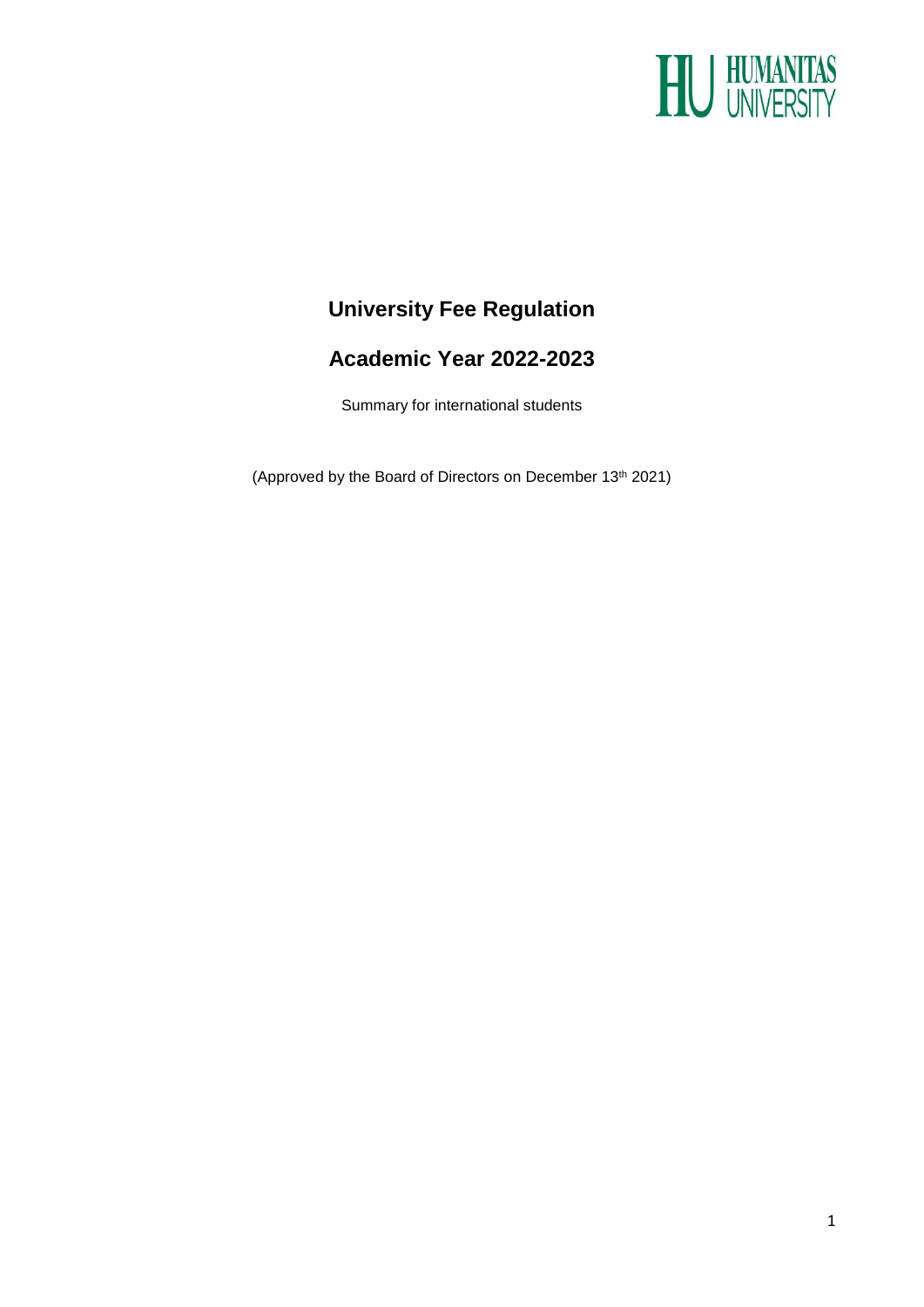# U HUMANITAS<br>UNIVERSITY

#### **Index**

- 1. Foreword
- 2. Scope
- 3. Fees, Deadlines and Penalties

3.1 Medicine and Surgery Degree Course, MedTec School – Students enrolled for the first time in the

2022-2023 academic year

- 3.2 Nursing Degree Course Students enrolled for the first time in the 2022-2023 academic year
- 3.3 Physiotherapy Degree Course Students enrolled for the first time in the 2022-2023 academic year
- 3.4 Medicine and Surgery, Physiotherapy, Nursing Degree Courses Students previously enrolled
- 3.5 Students enrolled to Specialty Schools
- 4. Determination of income category
	- 4.1 Methodology
	- 4.2 Procedure for the determination of income category
	- 4.3 Definition of the Family Unit
	- 4.4 Calculation of ISEP index (Index of Economic and Property Situation)
	- 4.5 Documents to be handed in
	- 4.6 Request for Recalculation
- 5. Graduation Fee
	- 5.1 Medicine and Surgery Degree Course
	- 5.2 Nursing and Physiotherapy Degree Courses
- 6. Outbound Transfers
- 7. Exemption from tuition fee payments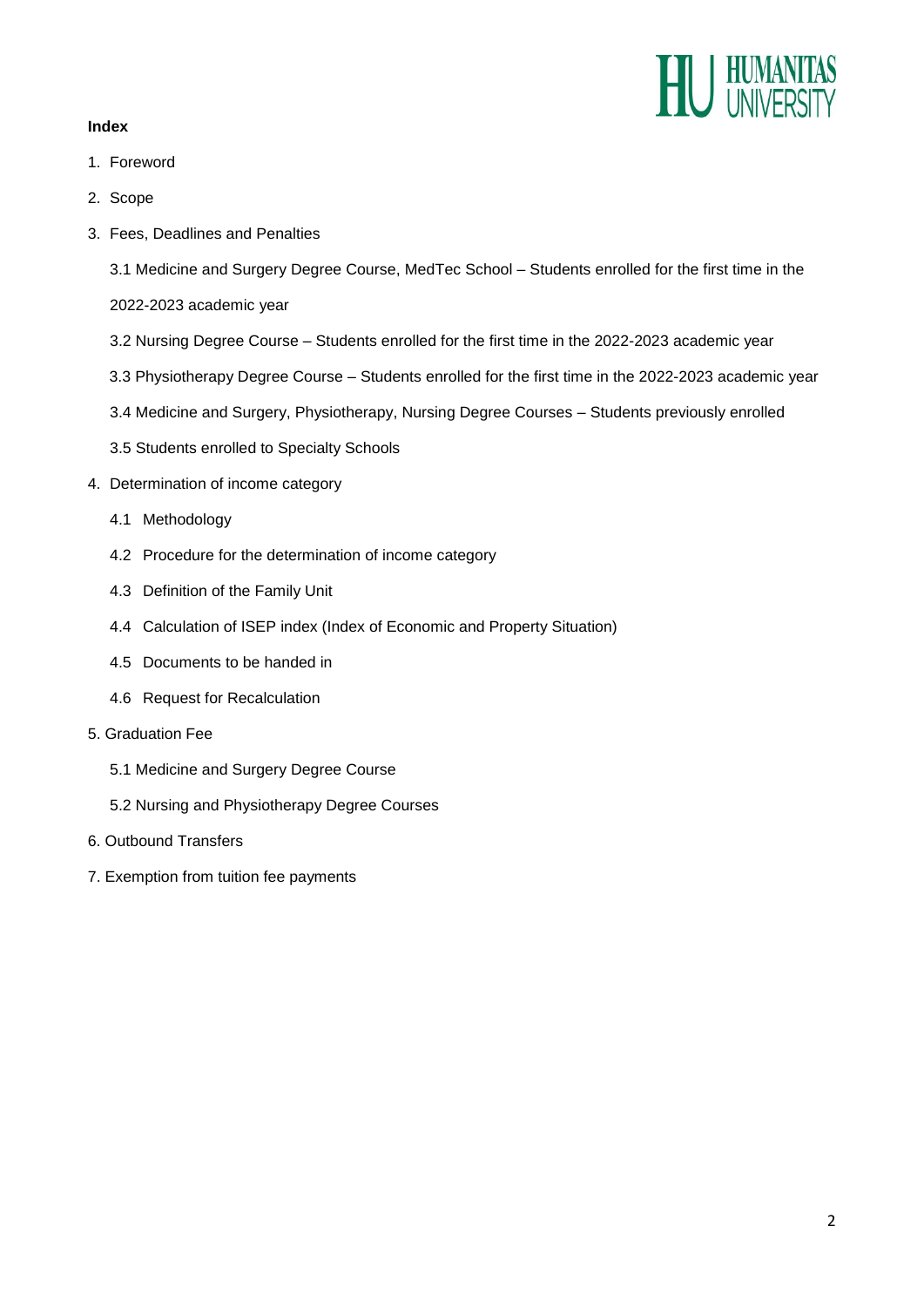

#### **1. Foreword**

**The official source of the Fee Regulation is "Regolamento tasse e contributi universitari Anno Accademico 2022-2023" in Italian.** 

**This document represents a summary of the Fee Regulation for the Academic Year 2022-2023. This document is provided in service of the international students. In the event of disputes the parties should refer only to "Regolamento tasse e contributi universitari Anno Accademico 2022-2023" in Italian.**

#### **2. Scope**

This Regulation applies to all students enrolled in the Academic Year 2022-2023.

#### **3. Fees, Deadlines and Penalties**

#### **EU Students**

University Fees at Humanitas University vary according to the student economic and patrimonial situation: more specifically, students who hold an EU citizenship can be assigned to four different income categories, which are calculated according to the ISEP Index (Index of the Economic and Property Situation). ISEP is calculated on the basis of the economic and patrimonial situation of the Family Unit (for the definition of Family Unit see par. 4.3).

#### **Non-EU Students**

Students who do not hold an EU citizenship will be automatically assigned to the fourth income category.

University Fees include the enrollment tax (250  $\epsilon$ ) and do not include accommodation and living expenses. Installments must be paid in full by the deadlines indicated in this document. Any overdue payment will result in the suspension of the student's educational and administrative access, including exam registration. A penalty fee is added to the overdue payments – 20  $\epsilon$  for overdue payments under or equal to 1.000  $\epsilon$ ; 40  $\epsilon$  for overdue payments between 1.000 and 3.000 €; 80 € for overdue payments above 3.000 €. The suspension will end upon the payment of all outstanding fees. Payment can be completed by MAV, bank transfer or credit card.

The University Fees for students enrolled in the Academic Year 2022-2023, as announced in this Regulation, are not subject to change during the students' academic course years. Students enrolled in the Academic Year 2022-2023 will follow these University Fee Regulations for each year of their university course.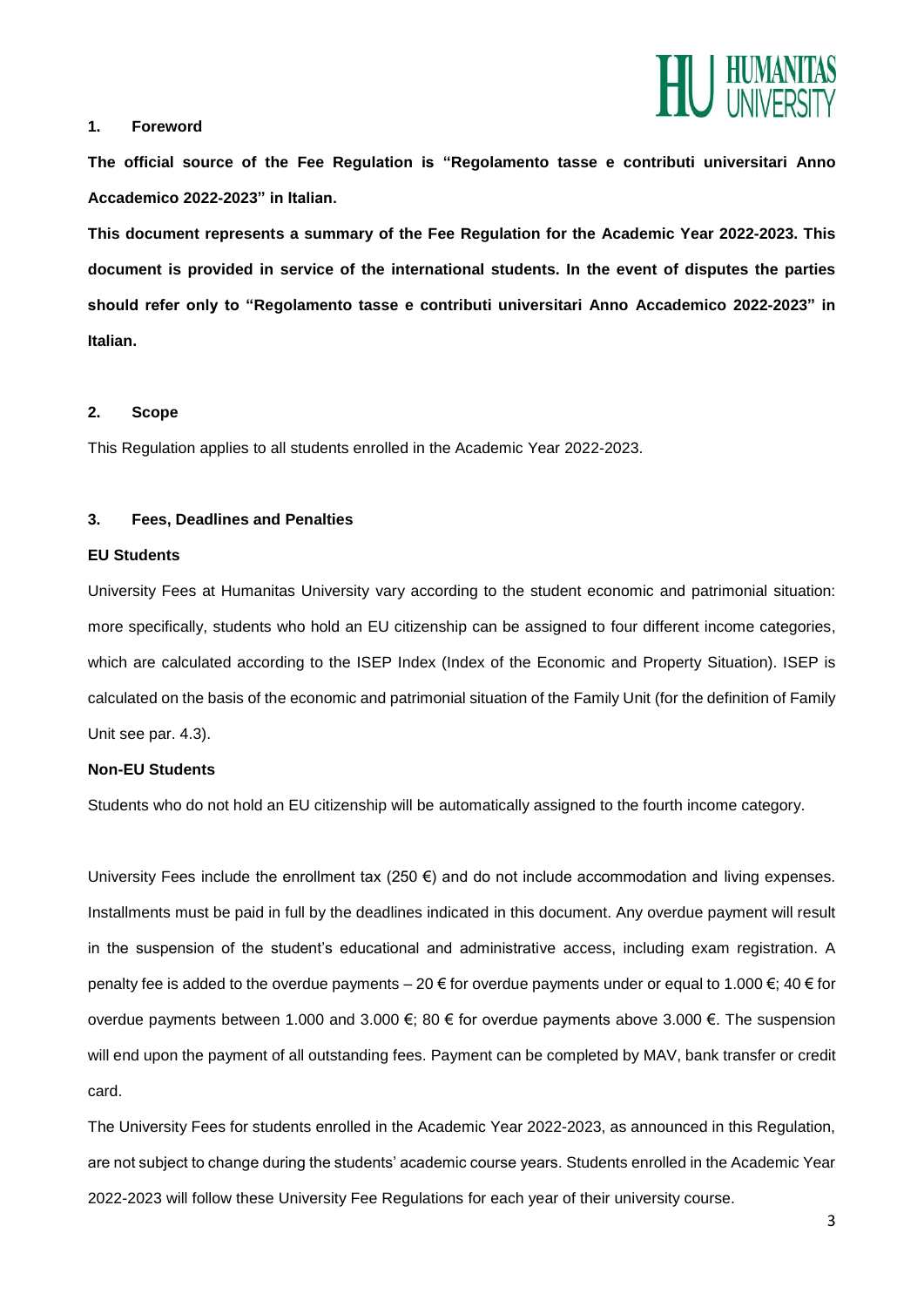

**University Fees are in no case refundable.**

## **3.1 Medicine and Surgery Degree Course, MedTec School – Students enrolled for the first time in the 2022-2023 academic year**

University Fees for students who enroll for the first time in the Medicine and Surgery Degree Course or in the MedTec School in the Academic Year 2022-2023 are indicated in the table below:

| Medicine and Surgery Degree Course<br><b>MedTec School</b> |                                                 |                           |  |  |
|------------------------------------------------------------|-------------------------------------------------|---------------------------|--|--|
| <b>Income</b><br>Category                                  | <b>ISEP Index</b><br>(in thousands of<br>Euros) | <b>Fees</b><br>(in Euros) |  |  |
| First                                                      | Less than 30                                    | 10,156                    |  |  |
| Second                                                     | from $30$ to $55$                               | 13,156                    |  |  |
| <b>Third</b>                                               | from $55$ to $80$                               | 17,156                    |  |  |
| Fourth                                                     | more than 80                                    | 20,156                    |  |  |

University Fees are paid according to the installments and deadlines indicated in the table below (the installments include the Regional Tax ( $\epsilon$  140) and the stamp duty ( $\epsilon$  16), which will be paid when enrolling and when renewing enrollment for the following academic years).

| Medicine and Surgery Degree Course, MedTec School<br>(academic year 2022-2023) |                                                                       |                 |        |        |        |  |
|--------------------------------------------------------------------------------|-----------------------------------------------------------------------|-----------------|--------|--------|--------|--|
| Installments                                                                   | Deadline                                                              | Income category |        |        |        |  |
|                                                                                |                                                                       | First           | Second | Third  | Fourth |  |
| 1^ installment.                                                                | When<br>enrolling<br>Ωr<br>Continuing<br><b>Students</b><br>29-Sep-22 | 4,156           | 4,156  | 4,156  | 4,156  |  |
| 2^ installment                                                                 | 15-Dic-22                                                             | 3,000           | 4,000  | 5,000  | 6,000  |  |
| 3^ installment                                                                 | 28-Feb-23                                                             | 2,000           | 3,000  | 4,500  | 5,000  |  |
| 4^ installment                                                                 | 20-Apr-23                                                             | 1,000           | 2,000  | 3,500  | 5.000  |  |
|                                                                                | Total                                                                 | 10,156          | 13,156 | 17,156 | 20,156 |  |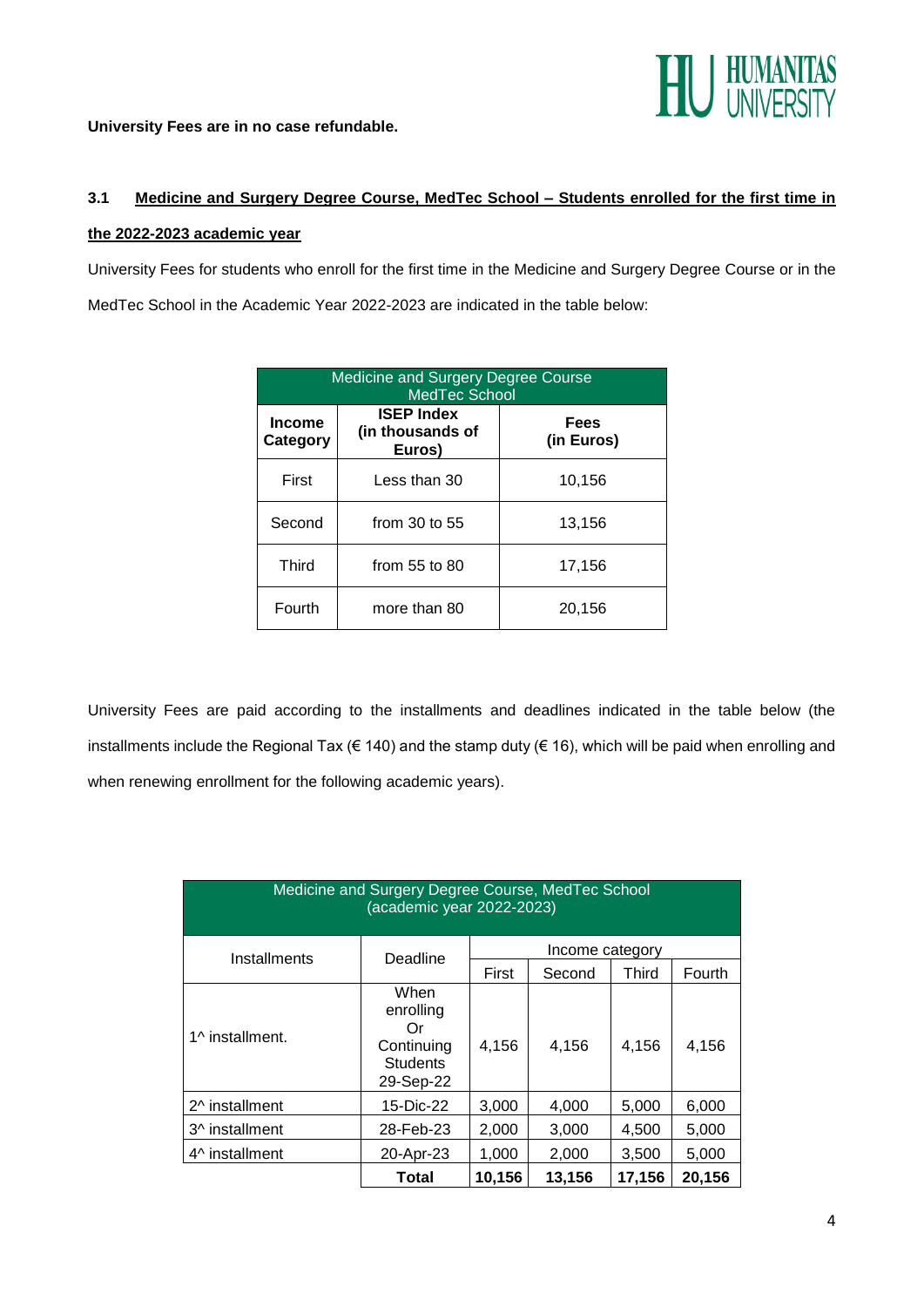

#### **3.2 Nursing Degree Course – Students enrolled for the first time in the 2022-2023 academic year**

| <b>Nursing Degree Course</b> |                                                 |                    |  |  |
|------------------------------|-------------------------------------------------|--------------------|--|--|
| Income<br>Category           | <b>ISEP Index</b><br>(in thousands of<br>Euros) | Fees<br>(in Euros) |  |  |
| First                        | Less than 30                                    | 1,656              |  |  |
| Second                       | From 30 to 55                                   | 2,656              |  |  |
| Third                        | From 55 to 80                                   | 3,156              |  |  |
| Fourth                       | More than 80                                    | 3,656              |  |  |

University Fees for the Degree Course in Nursing are indicated in the table below:

University Fees are paid according to the installments and deadlines indicated in the table below:

| <b>Nursing Degree Course</b> |                                                              |                 |        |       |        |  |
|------------------------------|--------------------------------------------------------------|-----------------|--------|-------|--------|--|
| Installments                 | Deadline                                                     | Income category |        |       |        |  |
|                              |                                                              | First           | Second | Third | Fourth |  |
| 1^ installment               | When<br>enrolling<br>$(2nd$ and $3rd$<br>Year<br>29-Sept-22) | 1,156           | 1,156  | 1,156 | 1,156  |  |
| 2^ installment               | 28-Feb-23                                                    | 200             | 1,000  | 1,400 | 1,800  |  |
| 3^ installment               | 20-Apr-23                                                    | 300             | 500    | 600   | 700    |  |
|                              | Total                                                        | 1,656           | 2,656  | 3,156 | 3,656  |  |

#### **3.3 Physiotherapy Degree Course – Students enrolled for the first time in the 2022-2023 academic**

#### **year**

University Fees for the Degree Course in Physiotherapy are indicated in the table below:

| <b>Physioterapy Degree Course</b> |                                                 |                    |  |  |
|-----------------------------------|-------------------------------------------------|--------------------|--|--|
| Income<br>Category                | <b>ISEP Index</b><br>(in thousands of<br>Euros) | Fees<br>(in Euros) |  |  |
| First                             | Less than 30                                    | 2,656              |  |  |
| Second                            | From 30 to 55                                   | 3,656              |  |  |
| Third                             | From 55 to 80                                   | 4.656              |  |  |
| Fourth                            | More than 80                                    | 5.156              |  |  |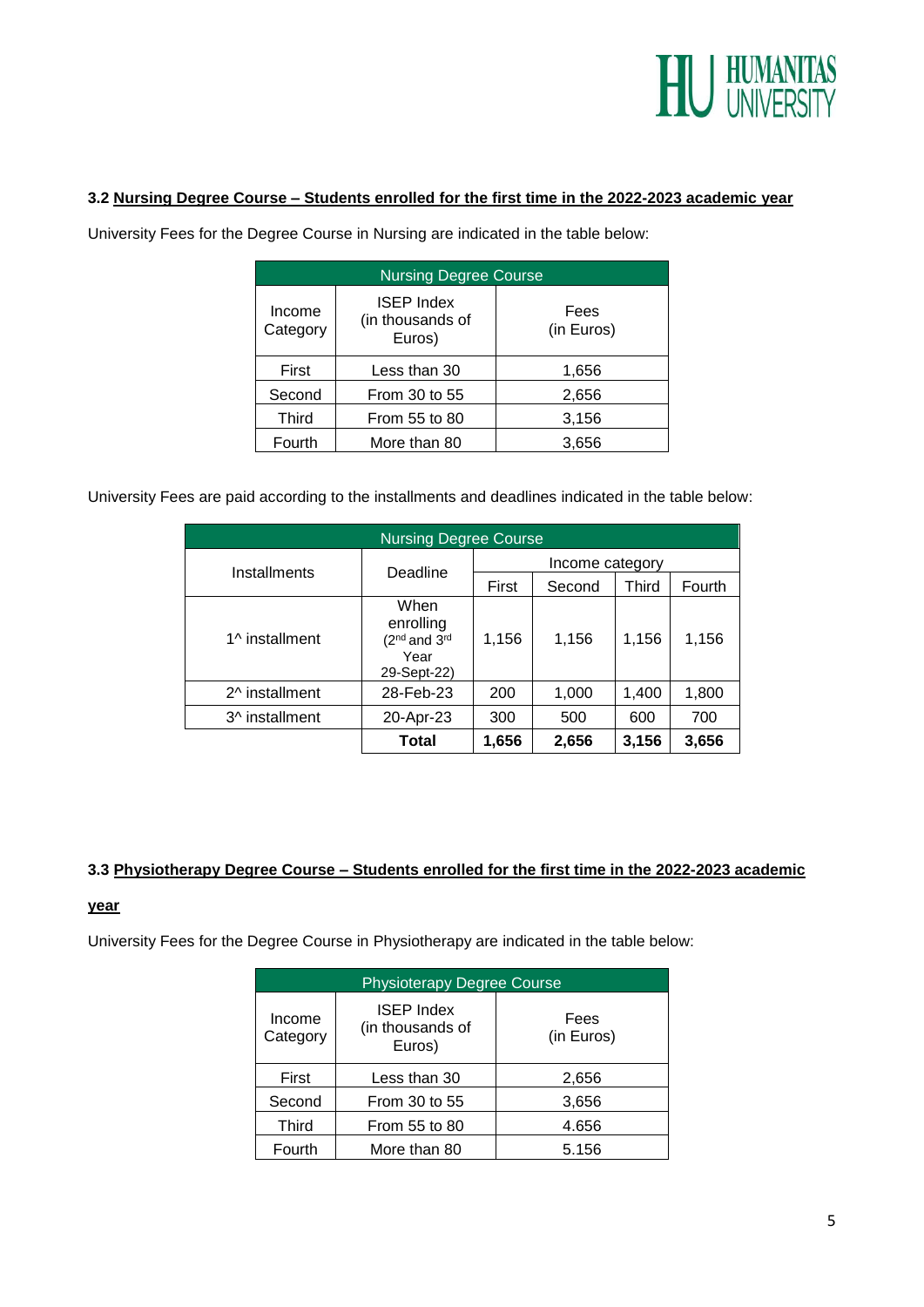

| <b>Physioterapy Degree Course</b> |                                                                            |                 |        |       |        |
|-----------------------------------|----------------------------------------------------------------------------|-----------------|--------|-------|--------|
| Installments                      | Deadline                                                                   | Income category |        |       |        |
|                                   |                                                                            | First           | Second | Third | Fourth |
| 1^ installment                    | When enrolling<br>(2 <sup>nd</sup> and 3 <sup>rd</sup> Year<br>29-Sept-22) | 1,156           | 1,156  | 1,156 | 1,156  |
| 2^ installment                    | 28-Feb-23                                                                  | 1,000           | 1,800  | 2,300 | 2,500  |
| 3^ installment                    | 20-Apr-23                                                                  | 500             | 700    | 1,200 | 1,500  |
|                                   | Total                                                                      | 2,656           | 3,656  | 4,656 | 5,156  |

University Fees are paid according to the installments and deadlines indicated in the table below:

#### **3.4 Medicine and Surgery, MedTec School, Physiotherapy, Nursing Degree Courses – Students**

#### **previously enrolled**

All students enrolled in prior academic years must refer to the Fee Regulation of their year of enrollment.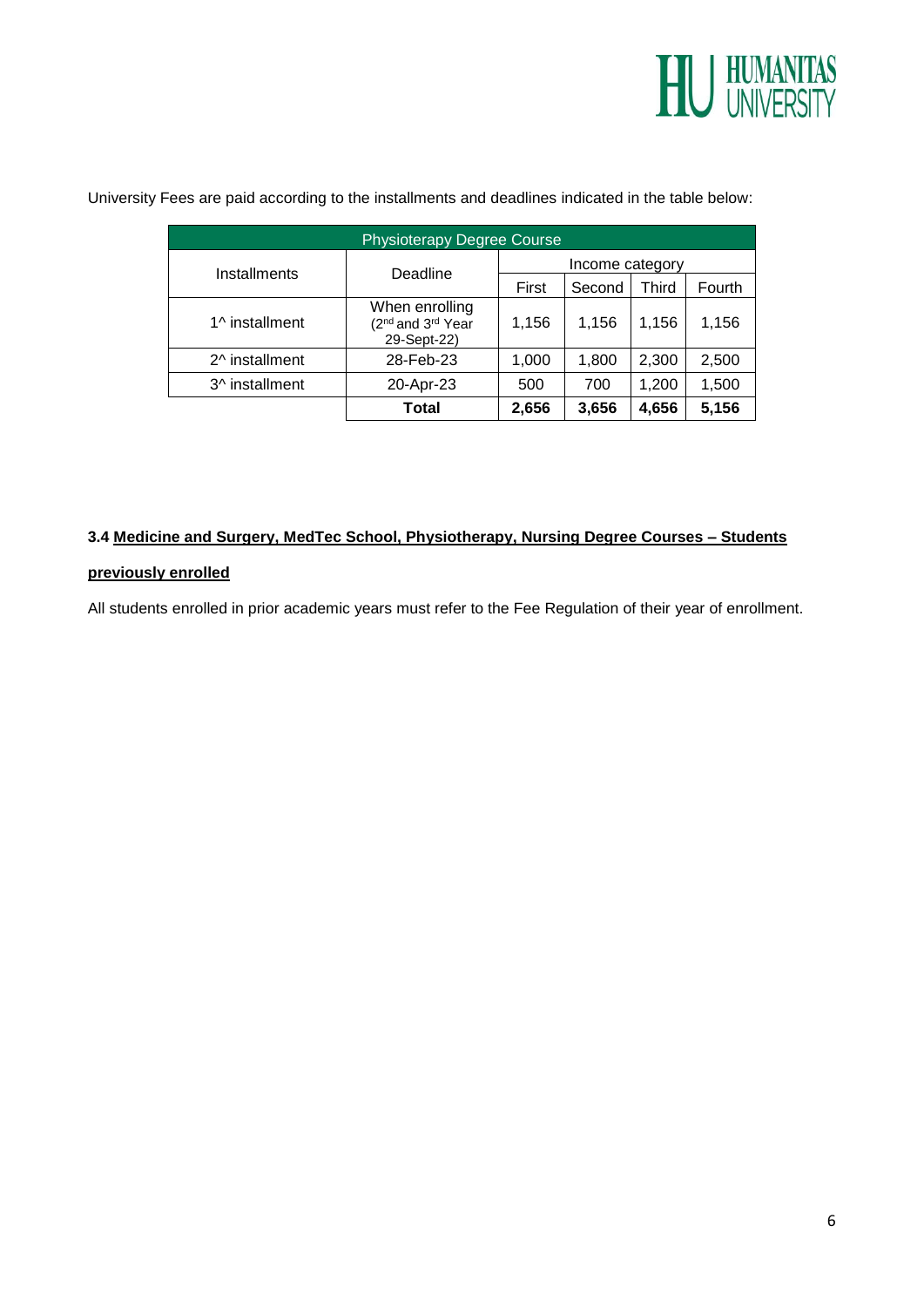

#### **3.5 Repeating and "***fuori corso"* **students**

Repeating students<sup>1</sup>, enrolled in any of the Degree Courses available at Humanitas University in the academic year 2022-2023, are required to complete the full payment of tuition fees as defined by this Regulation. *Fuori corso<sup>2</sup>* students, enrolled in any of the Degree Courses available at Humanitas University in the academic year 2022-2023, are required to complete the full payment of tuition fees as defined by the following conditions:

- Students who graduate within one (1) extra year outside of their program-allotted time (Spring 2024 Graduation) are assigned to the first income-category bracket, regardless of the value of the **Income Category Determination**. The tuition instalments are due according to the normal deadlines.
- Students who graduate more than one (1) extra year outside of their program-allotted time (Spring 2024 Graduation), starting from the second extra year, are assigned to the income-category determined by the value of the **Income Category Determination.** The tuition instalments are due according to the normal deadlines.

#### **3.5 Students enrolled to Specialty Schools**

University Fees for students enrolled to Humanitas University Medical Specialty Schools are € 2.300, divided into the following installments:

- 1 st installment: € 1.300, due upon enrollment for first-year students;
	- € 1.300, due at the beginning of each academic year for all of the other students;
- 2<sup>nd</sup> installment: € 1.000, due on May 31<sup>st</sup> 2023.

The first installment includes the stamp duty ( $\epsilon$  16,00).

1

<sup>1</sup> Students are considered as "*repeating*" when they necessarily need to repeat an entire academic year due to the fact that they have not passed a required exam block to enter into the successive course year.

<sup>&</sup>lt;sup>2</sup> Students enrolled in their last year of any of the Degree Courses available at Humanitas University in the academic year 2021/2022 who do not succeed in obtaining the final diploma by the 2023 Spring Graduation Session are considered as *"fuori corso".*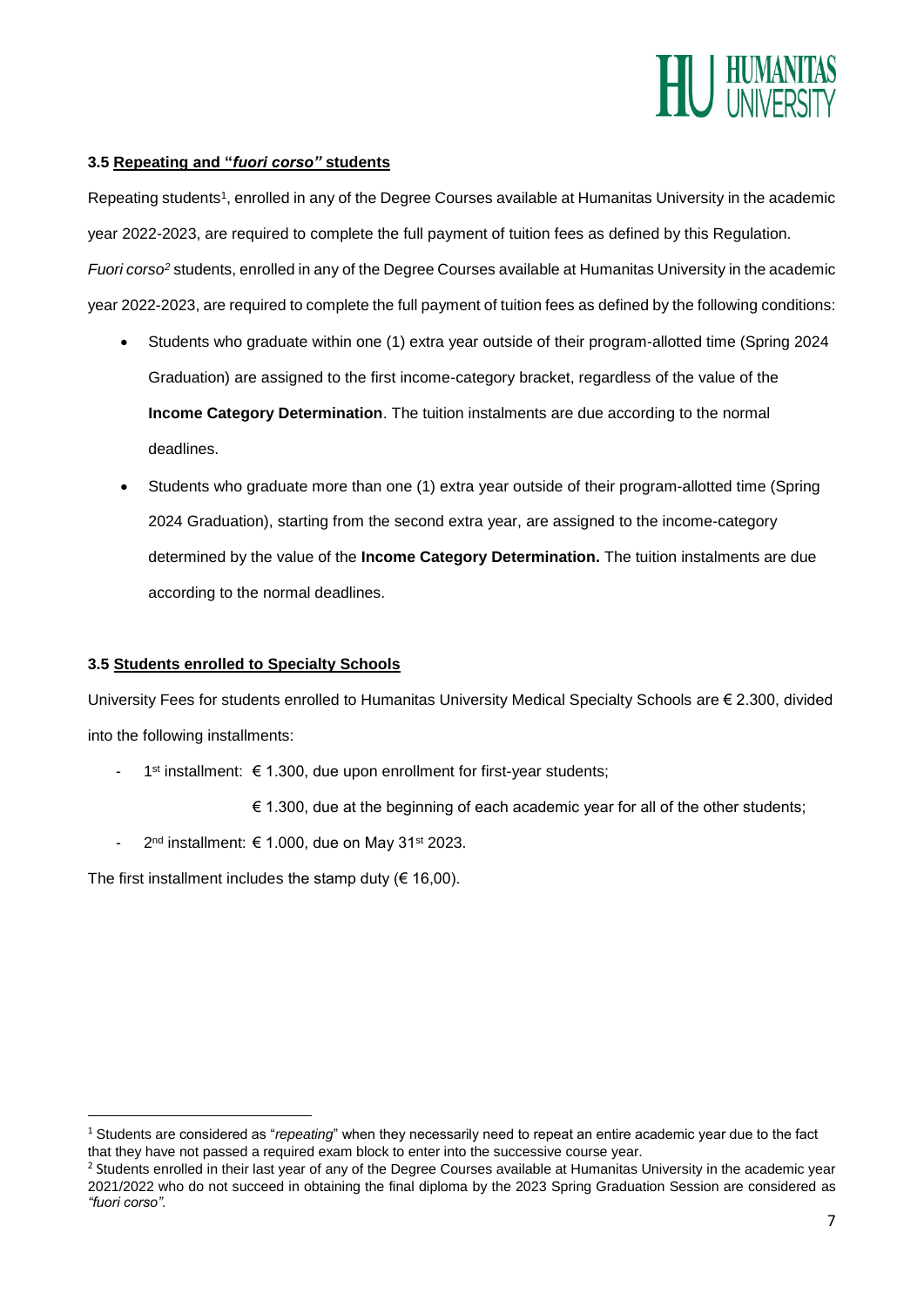

#### **4. Determination of the income category**

#### **4.1 Methodology**

The income category is assigned to the student on the basis of the ISEP Index, which considers the economic and property situation of all members of the student's family unit.

**The financial sustainability of the income category must find confirmation in the data and information provided for the ISEP Index calculation.**

Students enrolled for the first time in the Degree Course of Medicine and Surgery in the Academic Year 2022- 2023, who do not hold an EU citizenship, will be automatically assigned to the fourth income category.

#### **4.2 Procedure for the determination of income category**

Students who wish to apply for income category determination must fill in the ISEP form **by 24th November 2022**. Students need to go to the University website, [www.hunimed.eu,](http://www.hunimed.eu/) and log into the Income Category Evaluation Portal through the Fees & Scholarships section of the relevant Degree Course. The username and password to access the portal are the CampusID.

Instructions on how to fill in the form are available in a guide, which can be found on the first page of the Portal. In order to complete the procedure, students must attach specific financial documents as proof of the data inserted. After completing the procedure, the Portal will display a provisional income category.

The University will verify the documentation and check that the data have been inserted correctly.

If the data and documents entered are correct and complete, the student will receive confirmation of the assigned income category via e-mail.

If the data and documents entered are not correct or incomplete, the University will notify the student via email and he/she will be required to modify the incorrect fields or attach the missing or incorrectly uploaded documents. The University will verify again the correctness of the data entered and of the attached documentation.

The procedure ends only when the University notifies the student of the assignment of the final income category.

The student has the right to request an appointment with the Tuition Fees Office if he or she needs to receive further information or clarifications regarding the determined income category.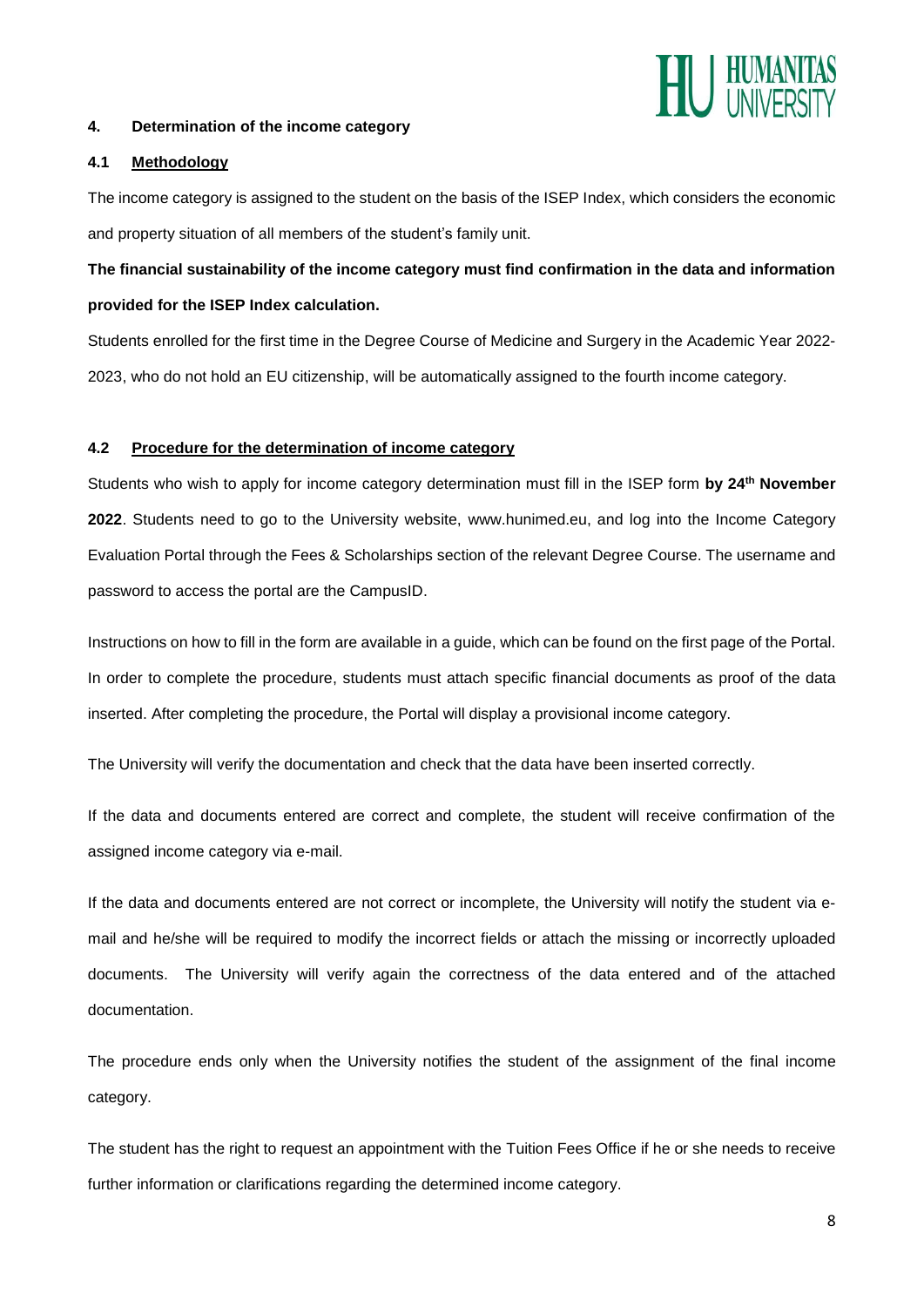

The University reserves the right, at any stage of the procedure, to request an appointment with the student in order to verify and discuss data and documents uploaded to the portal.

\*\*\*

The student will be automatically assigned to the fourth income category if:

- he/she does not fill in the ISEP module in accordance with the procedures and deadlines mentioned above;
- he/she does not hand in additional documentation required by the University in accordance with the terms and conditions specified at that time;
- he/she provides false, partial, incomplete information or information not in accordance with the data obtained by the tax authorities or by other institutions.

The University reserves the right to verify the information contained in the submitted documentation with the student him/herself, with the components of the student's family, and with the appointed authorities.

Humanitas University is authorized to carry out verification of the data with any third party, including public administration bodies (i.e. with the Register of Companies, the Land Registry, the Conservatories, etc.). The University is able to exchange information with tax authorities and other public bodies (regions, municipalities, etc.) and, upon request, has access to the Central Tax Record data.

Should the provided data and documentation be false, partial, incomplete or incorrect, the following procedures are applied:

- the automatic assignment to the highest income category;
- the suspension of all educational and administrative access until the student has paid in full the installments according to the highest income category;
- the suspension of the student's academic transcripts:
- when justified, the criminal report of false declaration (Article 76 of D.P.R. 445/2000 and subsequent amendments). For more information on the criminal procedure, please refer to the Italian version of this document.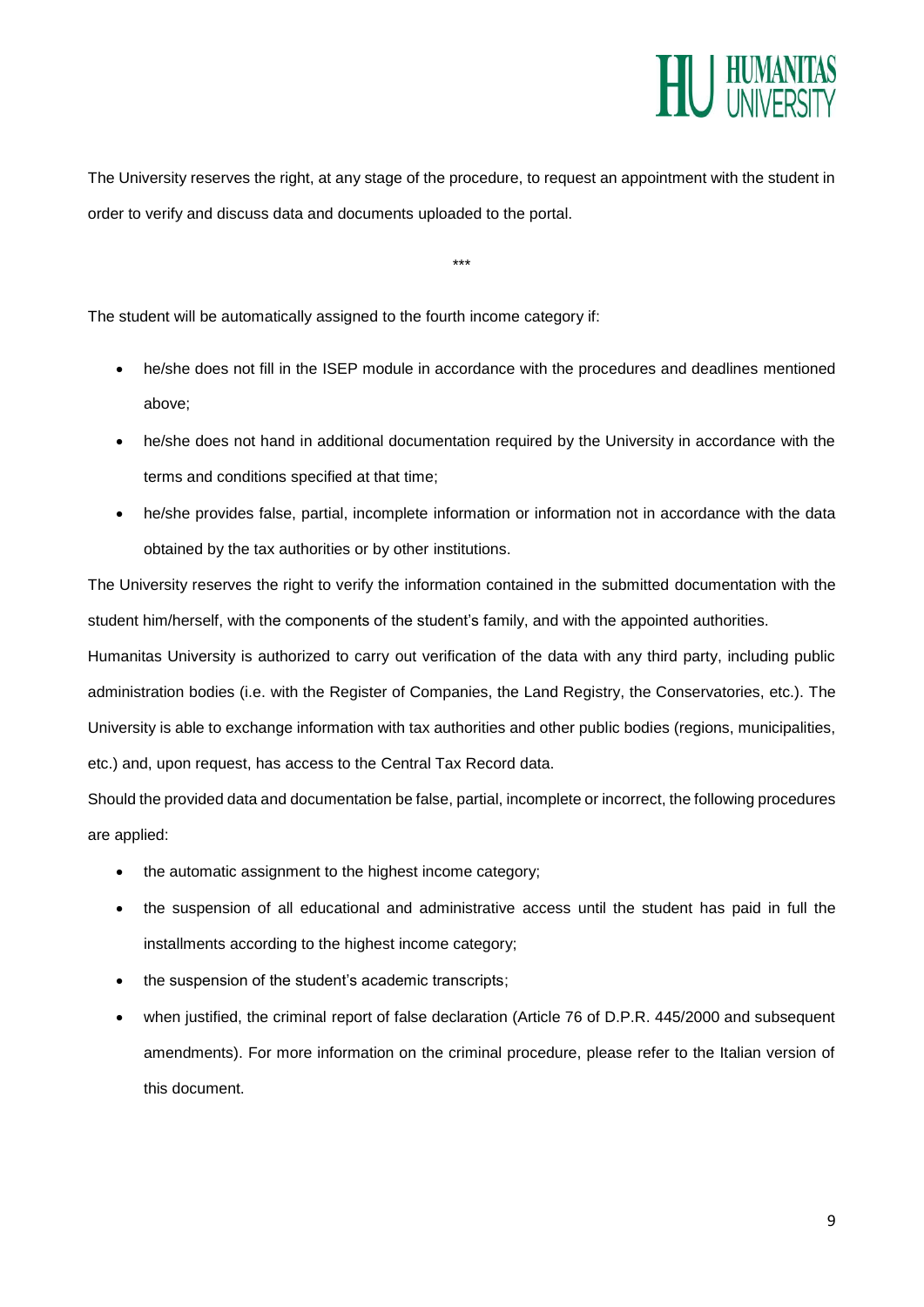

Both newly-enrolled and current students must annually complete the determination of the income on the basis of the ISEP Index. Should students decide not to apply, they will be assigned to the fourth income category.

#### **4.3 Definition of the Family Unit**

The Family Unit is determined by the below parametres, starting from 01/09/2022:

#### Student living with one or both parents

Three cases are outlined:

#### a.1 Student living with both parents or the sole surviving parent

The Family Unit is composed by all the members belonging to the Family Status Certificate of the student.

#### a.2 Student living with a single parent, not legally separated or divorced

The Family Unit is composed by all the members belonging to the Family Status Certificate of both parents, unless specific request of exclusion of certain members is required. This request will be evaluated by the Board of Directors of the University on the basis of reasons and documents specifically provided by the student.

a.3 Student living with only one parent legally separated or divorced

The Family Unit is composed by all the members belonging to the Family Status Certificate of the student. If the income of the Family Unit is lower than  $\epsilon$  30,000, the other parent's income (even if not listed in the Family Status Certificate) will be included in the calculation as well.

#### a. Independent student

If a student declares to be living on his/her own, the Family Unit is composed by the student only, provided that the following three conditions are fulfilled at the same time:

- Family Status is different from the one of the parents;
- actual autonomous primary residence, proved by the Family Status Certificate. The primary residence must not be at any of the parents' or relatives' (up to the fourth degree) properties, which they hold to any title (ownership, lease, loan, use, habitation, possession, etc.) nor at any property where they have their dwelling-house, with effect from 01/09/2020;
- the student has an income of at least  $\epsilon$  30,000 for the year 2021.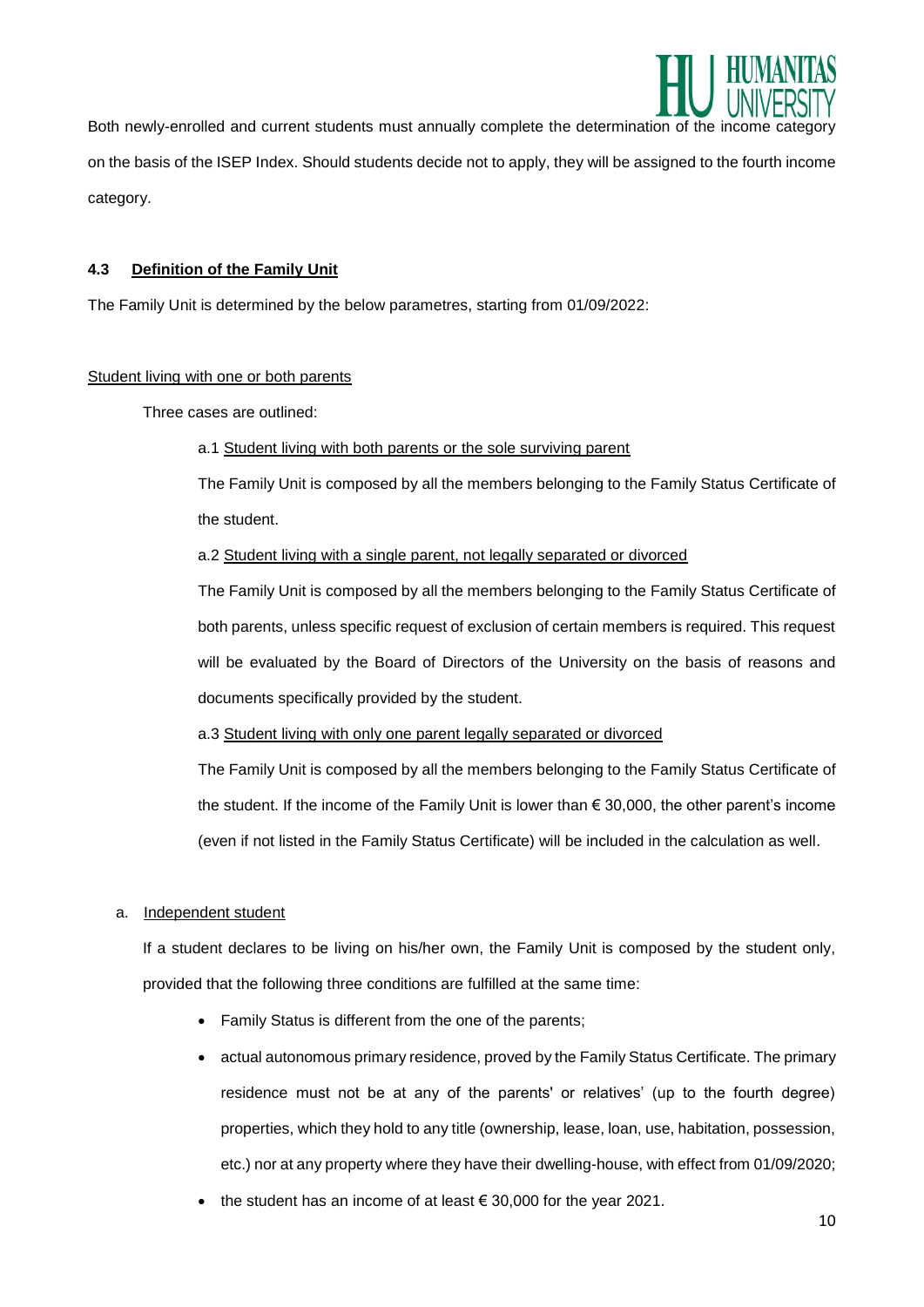

If even one of the above conditions is not fulfilled, the Conventional Nuclear Family will student and all family members belonging to Certificate of Family status of the parents.

#### b. Married student

The Family Unit is the one indicated by the Family Status Certificate of the student provided that the following two conditions are fulfilled at the same time:

- the student lives with the spouse in an estate neither belonging to the parents or relatives up to the fourth degree of relationship of one of the two spouses, nor having been given to one of the two spouses after 01/09/2020;
- the ISEP calculated on the basis of the Conventional Nuclear Family of a married student (and thus composed by the family of the student) should be more than  $\epsilon$  30.000.

If even one of the above conditions is not fulfilled, the Conventional Nuclear Family will include together with the student him/herself all family members belonging to Certificate of Family Status of the parents of the student.

#### d. Student depending on people other than parents

The Conventional Nuclear Family is composed by all the members belonging to the Family Status Certificate of the student if both the following conditions apply:

- The student, whose income must be lower than  $\epsilon$  2.840,51  $\epsilon$  4.000 if younger than 24 years old – must be included in the Family Status Certificate of people other than the parents;
- The Conventional Nuclear Family's income must be higher than € 30.000.

If any of the above-mentioned requirements is not met, the Conventional Nuclear Family will include the members included in the Family Status Certificate of the students as well as those included in the Family Status Certificate of the parents.

#### **4.4 Calculation of ISEP index (Index of Economic and Property Situation)**

**The ISEP index is calculated on the basis of the income of every member of the Family Unit, taking into account both the income produced in Italy and the one produced abroad, as well as any alimony and a percentage of the movable and immovable property held in Italy or abroad. The calculation also**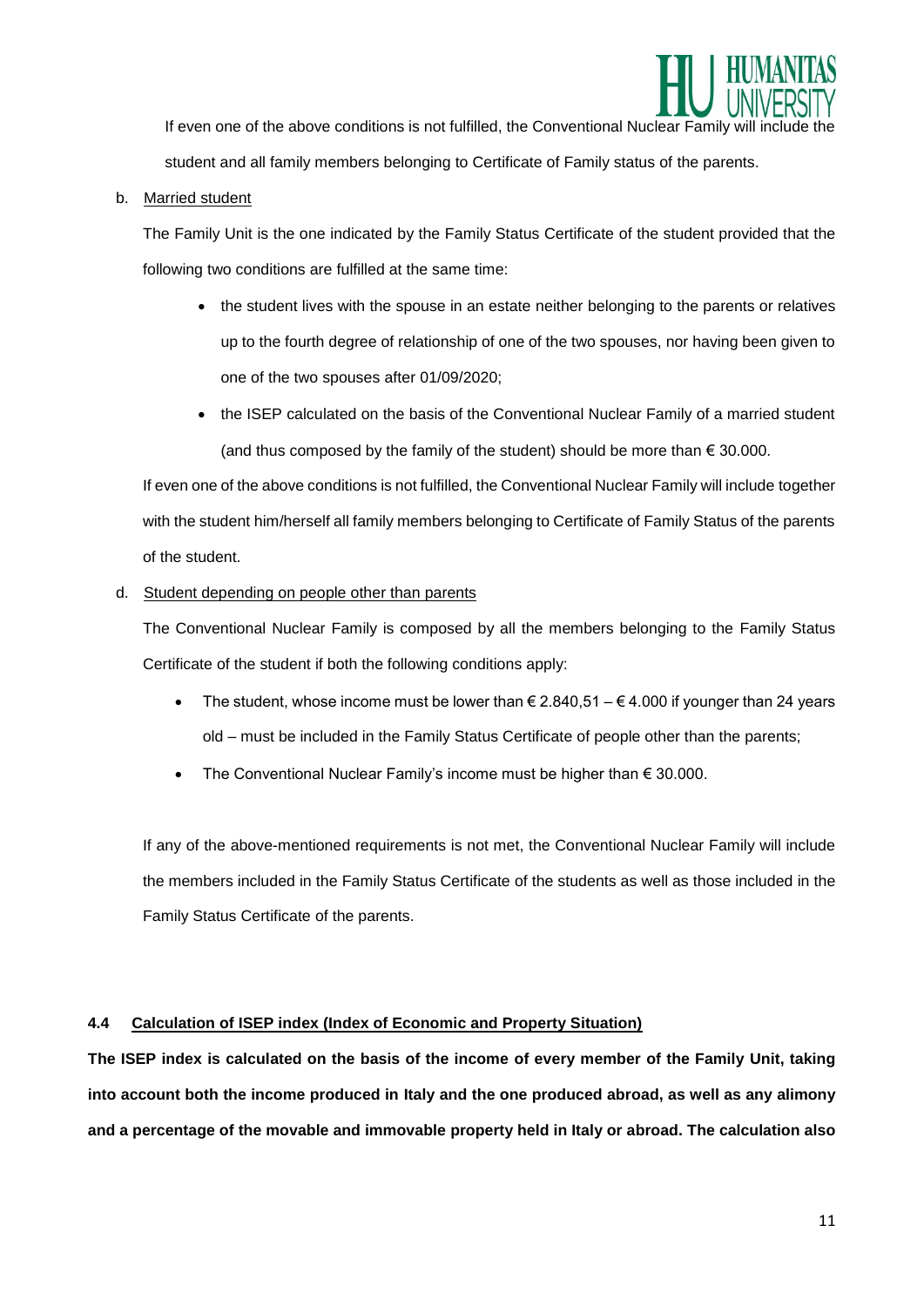

recognizes some allowance taking into account particular situations. The modality of income property calculation is described below.

If the members of the Family Unit do not have any income, or should it be particularly low, or should the property of the Conventional Nuclear Family be particularly low, the student is required to demonstrate that the Family Unit is able to afford tuition fees.

#### **Income**

o The **2021 taxable income**, declared in the Income tax return form submitted to the competent Tax Authority or by certificate issued by withholding agents as well as income from abroad non having been taxed and/or declared, is considered to calculate the ISEP index. In the case of income deriving from entrepreneurial, professional and artistic activities, also resulting from holding shares, if the documentation submitted will be considered insufficient, incomplete, incoherent, the University reserves the right to apply other indicators to the economicpatrimonial condition.

The taxable income corresponds to what declared in the Income tax return form for the year 2021 (i.e. for Italian tax payers: Modello Unico 2022, Reddito Imponibile Irpef -line RN4 or Modello 730 2022 – redditi 2021 or in absence of the latters, Certificazione UNICA 2022).

 $\circ$  When calculating the ISEP, also other financial incomes not included in the income tax return form are taken into account. These incomes include for instance: interest rates on bonds, certificates of deposit, postal saving bonds, revenues deriving from investment funds and/or shares and or net dividends of corporations, any other movable property not included in the declaration, gained in 2021. Any false declaration of data and/or omission in addition to the penalties pursuant to the Presidential Decree 445/2000 and subsequent amendments, will result in the insertion in the highest income category.

#### **Child support**

o Any child support for the student him/herself or other children of the Family Unit regarding the year 2021 – on the basis of a judgment or equivalent procedure according to the legal system of the country of origin – are entirely considered for ISEP index calculation, revaluated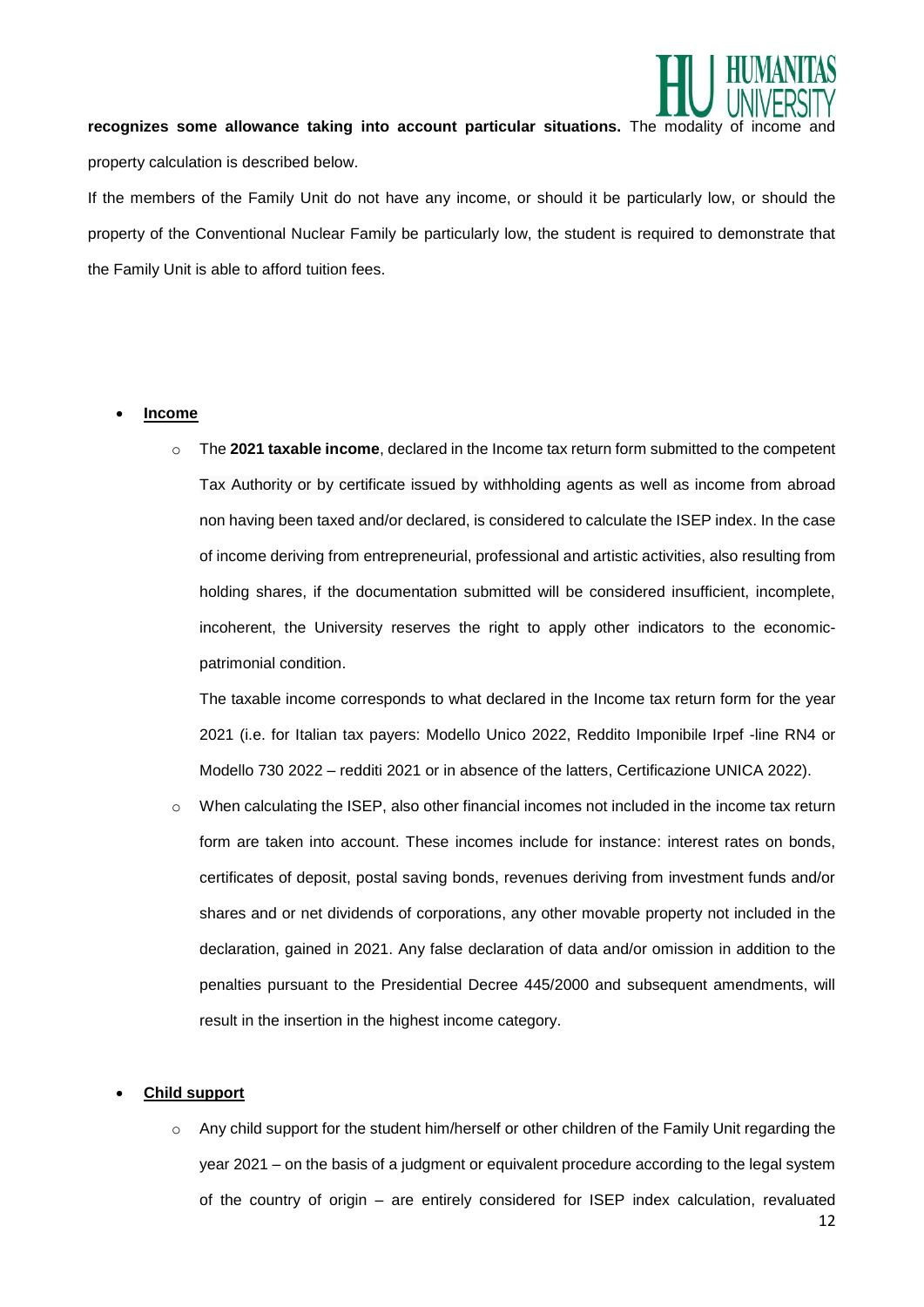

according to the index of the consumer prices for the families of the workers or emplo ISTAT – FOI or equivalent index depending on the country where the judgment has been issued, on 31/12/2021.

#### **Immovable Property**

- $\circ$  To calculate the ISEP index, the buildings and building areas held by members of the Family Unit in the year 2021 – being under full ownership, bare ownership, loan – contribute to the extent of 20% (with the exception of the first house and its adjacencies, to which a percentage of 10% is applied) of the values specified below.
- $\circ$  For the properties in Italy, the coefficient is applied to the cadastral value: the latter is equal to the cadastral income revaluated of 5% multiplied by a coefficient that varies depending on the cadastral category of the property: 100 for A, B and C categories, except for A/10 and C/1, 50 for A/10 and D categories, 34 for C/1 and E categories; in case of property not yet included in any cadastral category (because it is a new construction or because it has recently varied in size, quality or nature), the base for the calculation will be a provisional cadastral value calculated by an appointed technician and duly communicated to the *Ufficio tecnico erariale*. The first data to determine the cadastral value of the properties, the cadastral income, can be found in the cadastral documents or in the Modello 730 form under RB or in the Modello UNICO Persone Fisiche form under RB. The second data, the cadastral category can be found in the cadastral documents. For the building lots, the value corresponds to the commercial value on 01/01/2022, in case of difficulties in determining the value it is permitted to consider the IMU value as established by the municipality. **For the properties abroad, the coefficient is applied to the commercial value of the building, value resulting from the contract of sale or from a sworn report by a professional according to the regulations of the place where the property is located, or, should these be missing, multiplying the total square meters by a forfeit value of € 500 per square meter.** If the property is indicated in the income tax return form in the RW, its value will be considered when calculating the IVAFE tax.

#### **Movable Property**

- o To calculate the ISEP index the 10% of the value of the following data on 31/12/2021 is taken into account:
	- securities deposit account, bonds, certificates of deposit shares and other similar income;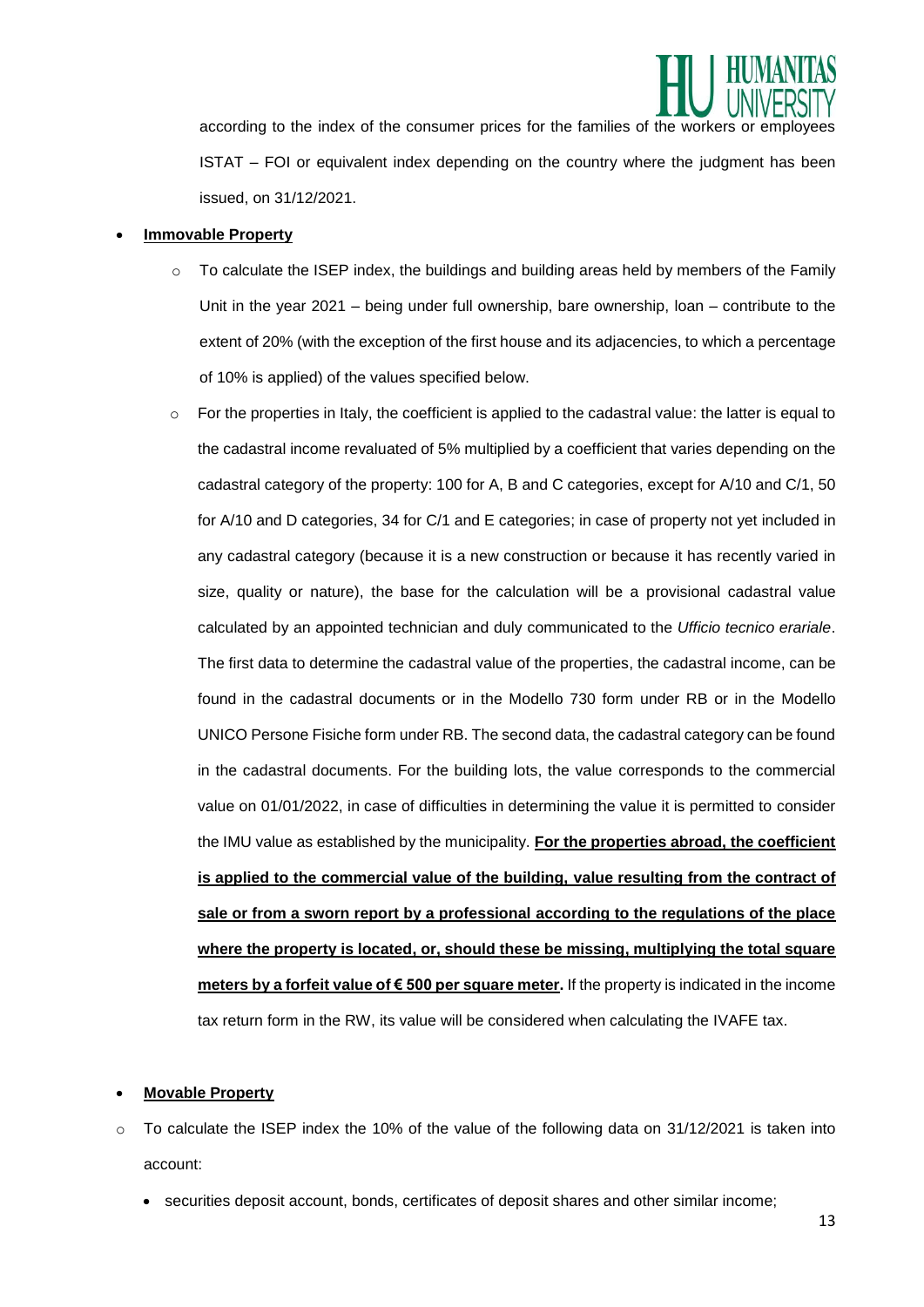

- Investment funds and units of collective investment and savings;
- investments in listed corporate enterprises;
- investments in partnerships, in companies which are not listed, whose value is identified by the share of the net capital represented by the equity participation, resulting from the latest balance sheet approved before the compilation of the self-certification. In case of exemption from the obligation to draw up the balance sheet, the net capital is represented by the amount of the final
- unsold stock and of the total cost of the amortizable goods (net of amortizations), and all other assets (all the value shall be certified);
- endowment policies and pension funds of any kind, whose value is equal to the amounts paid up to 31/12/2021;
- the bank account balance for the amount exceeding  $\epsilon$  10,000;
- we specify that every member of the Family Unit must provide written declaration evidence that they do not have any other movable properties in addition to those declared in the documentation handed in to the University.

#### **Deductions and benefits**

- $\circ$  Fiscally dependent members of the family unit: for every member of the Family Unit, from the third member including the enrolled student, a reduction of the 10% of the ISEP is granted;
- $\circ$  Family Unit with disabled members: for every disabled member of the Family Unit, other than the enrolled student, a reduction of the 10% of the ISEP is granted;
- o Members of the Family Unit who live in rented house with a nominal lease contract or in own home (primary residence) with mortgage, a reduction of the total value of the ISEP equal to the 25% of the mortgage or rent payments for the year 2021 is granted;
- o Members of the Family Unit who own secondary residences with mortgage, a reduction of the total value of the ISEP equal to the 20% of the mortgage payments for the year 2021 is granted;
- $\circ$  Siblings of students subject to these fee regulations belonging to the same family and enrolled in the course of Medicine and Surgery for the Academic Year 2022-2023 will be assigned to the fee category immediately below that of the first sibling, unless the latter is already in the lowest fee category. Fee categories are determined on an annual basis.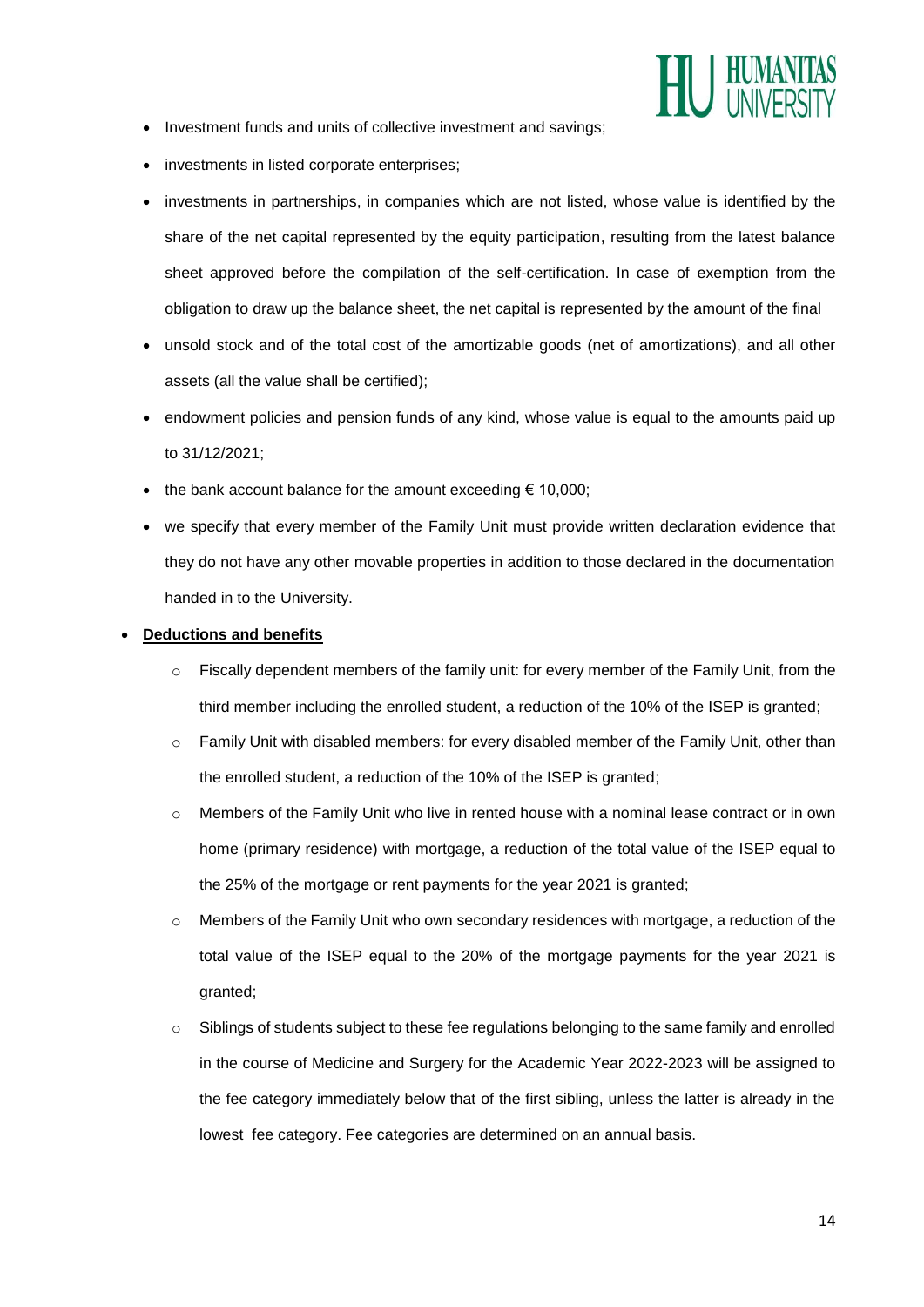

#### **4.5 Documents to be handed in**

- The student who claims not to belong to the fourth income category shall upload the above mentioned documentation:
- To determine the Family Unit:
	- $\circ$  for all the students, Family Status Certificate(s) or equivalent documents issued by the country of residence certifying the composition of the family, relevant according to par. 4.3 of these Regulations (certificate issued by the City / Municipality of residence or, for EU students– including Italian students- self-certification, pursuant to *ex* art. 46 D.P.R. 445/2000 and later amendments. The signatory is civilly and criminally liable for the content and the truth of the self-declaration);
	- $\circ$  for the students with legally separated or divorced parents, excerption of the divorce/separation action;
	- $\circ$  for the independent or married student, previous Sale deed (buying and selling, donation, etc.) or lease contract of the property where he or she lives with his or her partner and cadastral documents whose date is not earlier than 01/09/2022;
- To determine the income of each member of the Family Unit:
	- $\circ$  copy of the tax return form of every member of the Family Unit (e.g. for Italian taxpayers, Modello UNICO PF form or Modello 730 form) duly completed submitted to the Tax Authorities for the year 2021, with the signature of the declarant in the original, together with receipt of the shipping/deposit to the tax authority;
	- $\circ$  copy of the income tax statement form regarding work and/or pension, issued by withholding agents and duly completed (e.g. for Italian taxpayers Modello CUD form) of every member of the Family Unit regarding the 2021 incomes;
	- $\circ$  copy of the documents proving the non-taxable or exempt incomes of each member of the family unit, including the incomes deriving from work abroad and thus taxed only in the foreign country on the basis of laws against double taxation;
	- $\div$  copy of the declarations of each member of the Family Unit regarding equity ownerships (e.g. for Italian taxpayers Modello UNICO SP form);
	- o the above mentioned documents and declaration for not Italian taxpayers shall be accompanied by a legalized translation in Italian;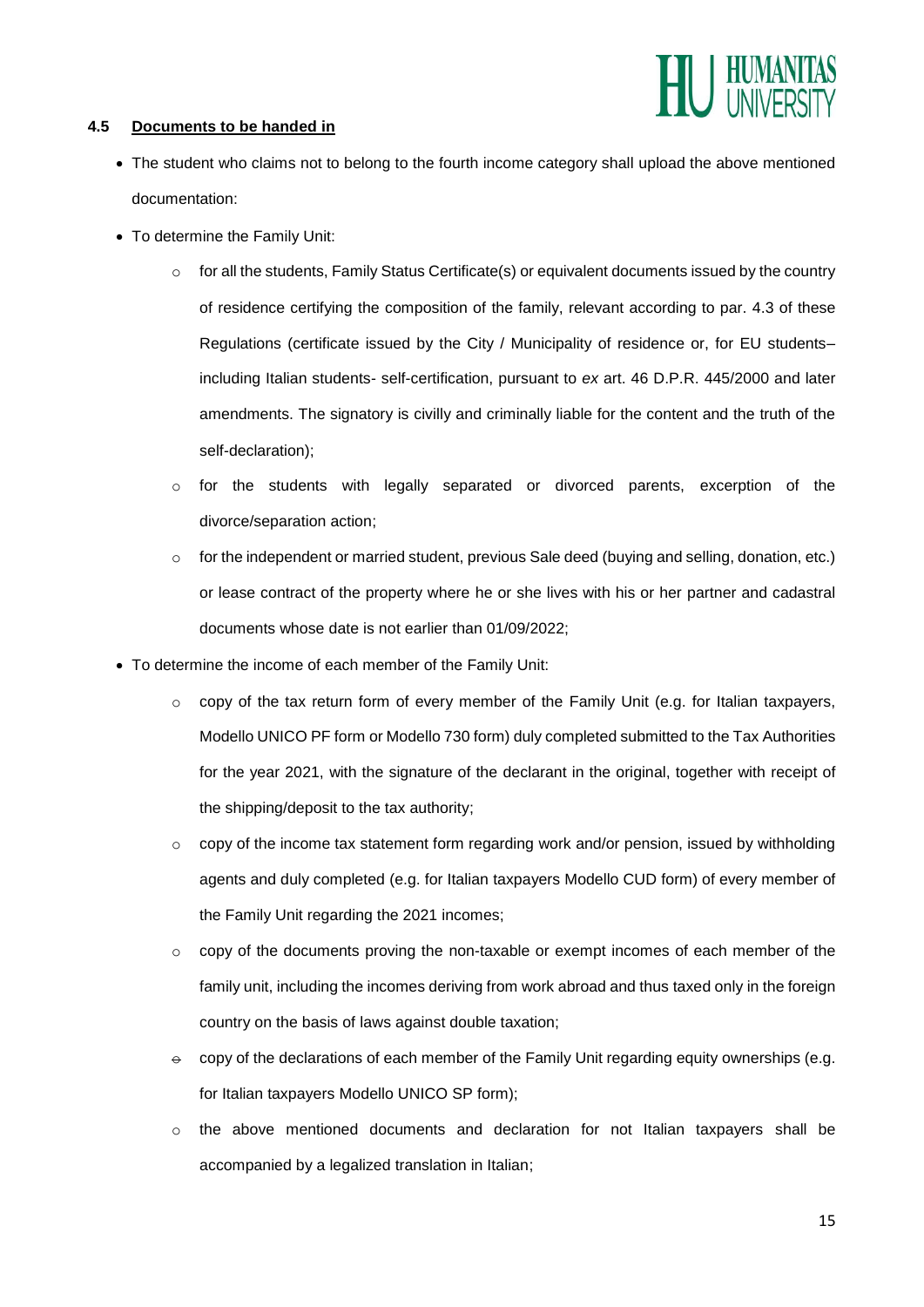

- $\circ$  if a member of the family unit is exempt from the submission of Income tax return form must provide a self-certification describing the exemption reasons and indicating the incomes and the movable and immovable properties relevant to ISEP calculation.
- To determine the immovable property of each member of the Family Unit:
	- $\circ$  cadastral documents, not earlier than 01/01/2022, with reference to each member of the family unit, even in case of properties in bare ownership. In case of properties on an extended loan, right of use, dwelling or in case of properties located abroad, present cadastral documents or any equivalent document issued or authorized by the competent Authority. The cadastral documents shall not be provided if for the member of the Conventional nuclear family the Modello UNICO PF Persone Fisiche form or Modello 730 form is presented,;
	- $\circ$  in case of building lots or properties located abroad, contract of sale with the value of the property, or sworn report certifying the market value (cfr par. 4.4); if the latter is missing, copy of the documents certifying the size of the property;
- to determine the movable property of each member of the Family Unit:
	- $\circ$  copy of the bank statement on 31/12/2021 stating all bank and postal accounts and deposit accounts (the University reserves the right to ask the banking movements of the whole year);
	- $\circ$  copy of the bank statements issued by the banks, mutual funds or Fund advisers with the situation of financial investments on 31/12/2021 and certifying the investment return in 2021 (the University may require the banking movements of the whole year);
	- $\circ$  copy of the annual bank statement regarding endowment policies, capitalizations, pension funds, with the amounts paid up to 31/12/2021 and single-premium insurances;
	- $\circ$  declaration pursuant to D.P.R. 445/2000 and later amendments, with a copy of the identity document of each member of the Conventional nuclear family proving the non-possession of personal property other than those mentioned in documentation delivered to the University;
	- $\circ$  copy of the last complete financial statements (e.g., for an Italian company, including the supplementary data) concerning the share in any corporate enterprise of members of the Conventional nuclear family.
- any other documents of every member of the Family Unit:
	- o copy of the excerpt from the judgment of separation or divorce of parents containing the amount of alimony or child support provided (for family status type a.3 as described in par. 4.3);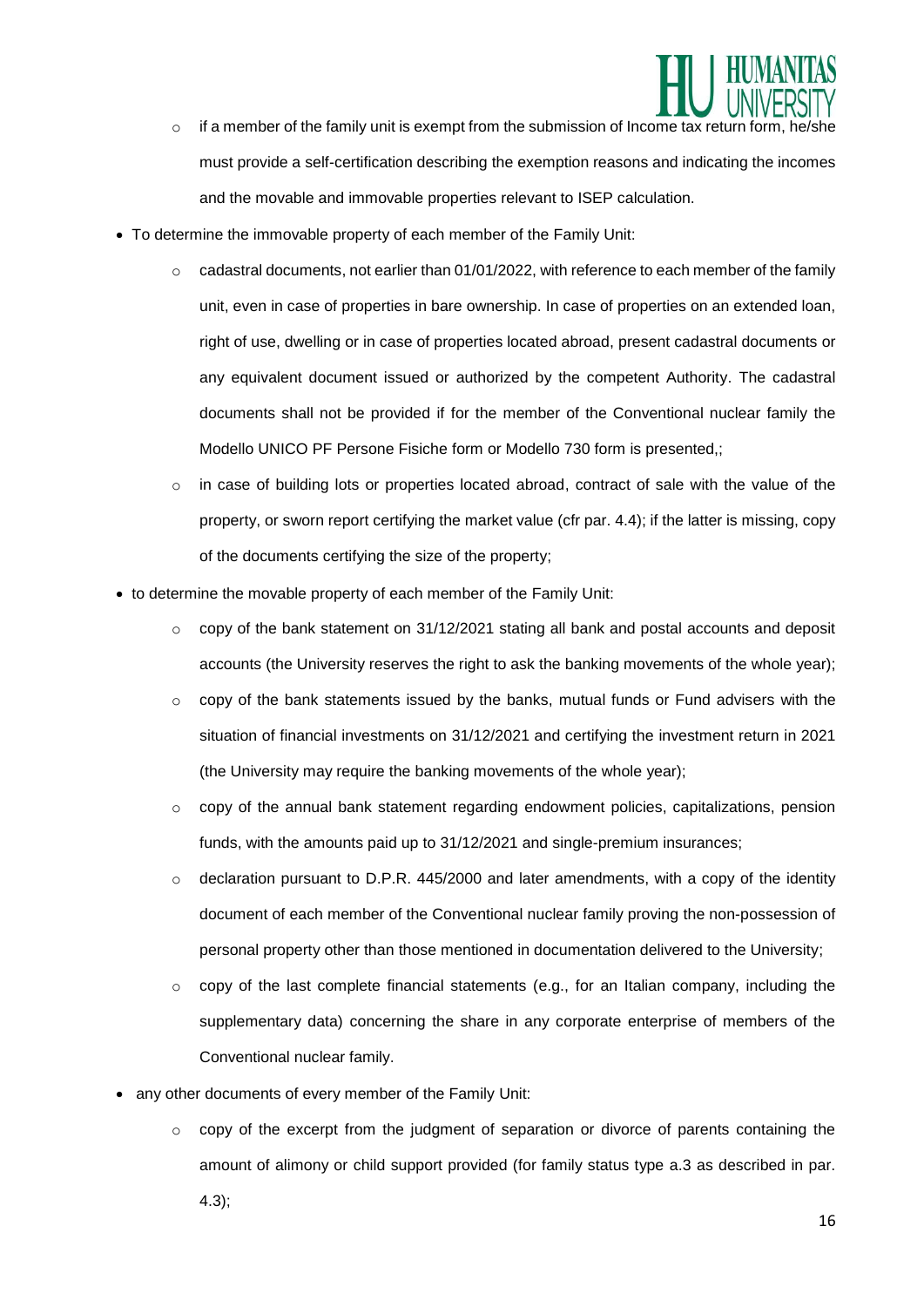

- o copy of the lease agreement of the primary dwelling with receipt of registration;
- $\circ$  copy of the statement of the bank stating the amount paid in 2021 for the mortgage on primary residences or other properties;
- $\circ$  copy of the document issued by the competent Authority attesting the disability of one of the members of the Conventional nuclear family;
- $\circ$  Any other document pertinent to the determination of the economic situation of the family, as acts or judgments regarding economic data.

All certificates and documents issued by foreign countries must be:

- issued by the Competent Authority to issue in accordance with the laws of the foreign country;
- accompanied by a sworn Italian translation of the original by the Italian consulate in the foreign country, with a warning to the person of the criminal consequences of the production of documents or records that are not true.

Amounts in foreign currencies will be converted into Euro using the average exchange rate of 2021.

The data and information will be collected and processed in compliance with Legislative Decree 196/2003 and subsequent amendments.

#### **4.6 Request for Recalculation**

The student who, having handed in the declaration and the required documents according to the instructions and deadlines, claims to have been assigned to an incorrect income category may request a recalculation of the income category by 16/12/2022. If the outcome of the recalculation is not in favor of the student, the latter will have to pay all the expenses related to the application. The set price is € 200 and will be charged together with the following installment.

The revision applications of those students not having handed in the declaration and the required documents according to the instructions and deadlines will not be considered.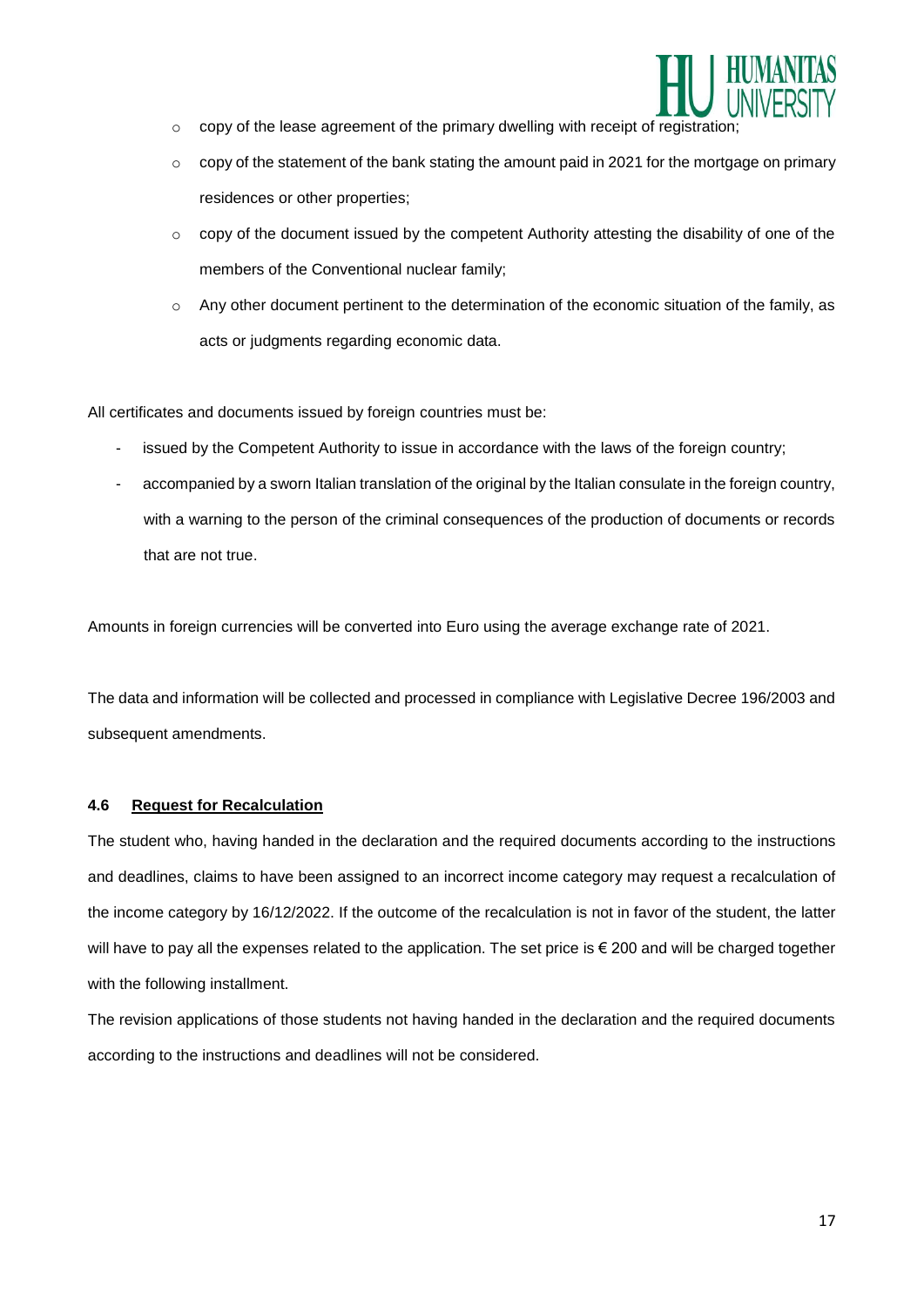

#### **5. Graduation Fee**

#### **5.1 Medicine and Surgery Degree Course**

The graduation fee for students enrolled to the Medicine and Surgery Degree Course is € 216,00, to be paid one month before the graduation day.

The amount includes the stamp duty ( $\epsilon$  16,00).

#### **5.2 Nursing and Physiotherapy Degree Courses**

The graduation fee for students enrolled to the Nursing and Physiotherapy Degree Courses is  $\epsilon$  366,00, to be paid one month before the graduation day.

The amount includes the stamp duty ( $\epsilon$  16,00) and the qualifying examination fee ( $\epsilon$  250,00).

#### **6. Outbound Transfers**

The authorization of an Outbound Transfer Request and release of relevant documentation is guaranteed to students under the following conditions:

- If student is enrolled in the 2022/2023 Academic Year  $-$  (1) has paid, in full, all tuition fees by the date of submission of the Outbound Transfer Request, and (2) has paid the service fee of 250  $\epsilon$ .
- If student is not enrolled in the academic year  $2022/2023 (1)$  has submitted the Outbound Transfer Request by the deadline of 29/09/2022, and (2) has paid the service fee of 250  $\epsilon$ .
- If student is not enrolled in the academic year 2022/2023 (1) has **not** submitted the Outbound Transfer Request by the deadline of 29/09/2022, and (2) has paid a service fee of 500  $\epsilon$ .

Outbound Transfer Requests must be submitted and signed by completing the appropriate form to the Student Office, personally, through a delegated person, or via electronic transmission. The date of delivery of the form or of the electronic transmission constitutes the date of Outbound Transfer Request Submission.

#### **7. Exemption from tuition fee payments**

Students disabled (pursuant to clauses 1 and 3 of the Art. 3 of the Law 104/1992) or students with an invalidity percentage equal or higher than 66% who are enrolled to the 2022-2023 academic year in one of the Degree Courses of Humanitas University, are entitled to be totally exempted from the payment of the tuition fees and the regional tax.